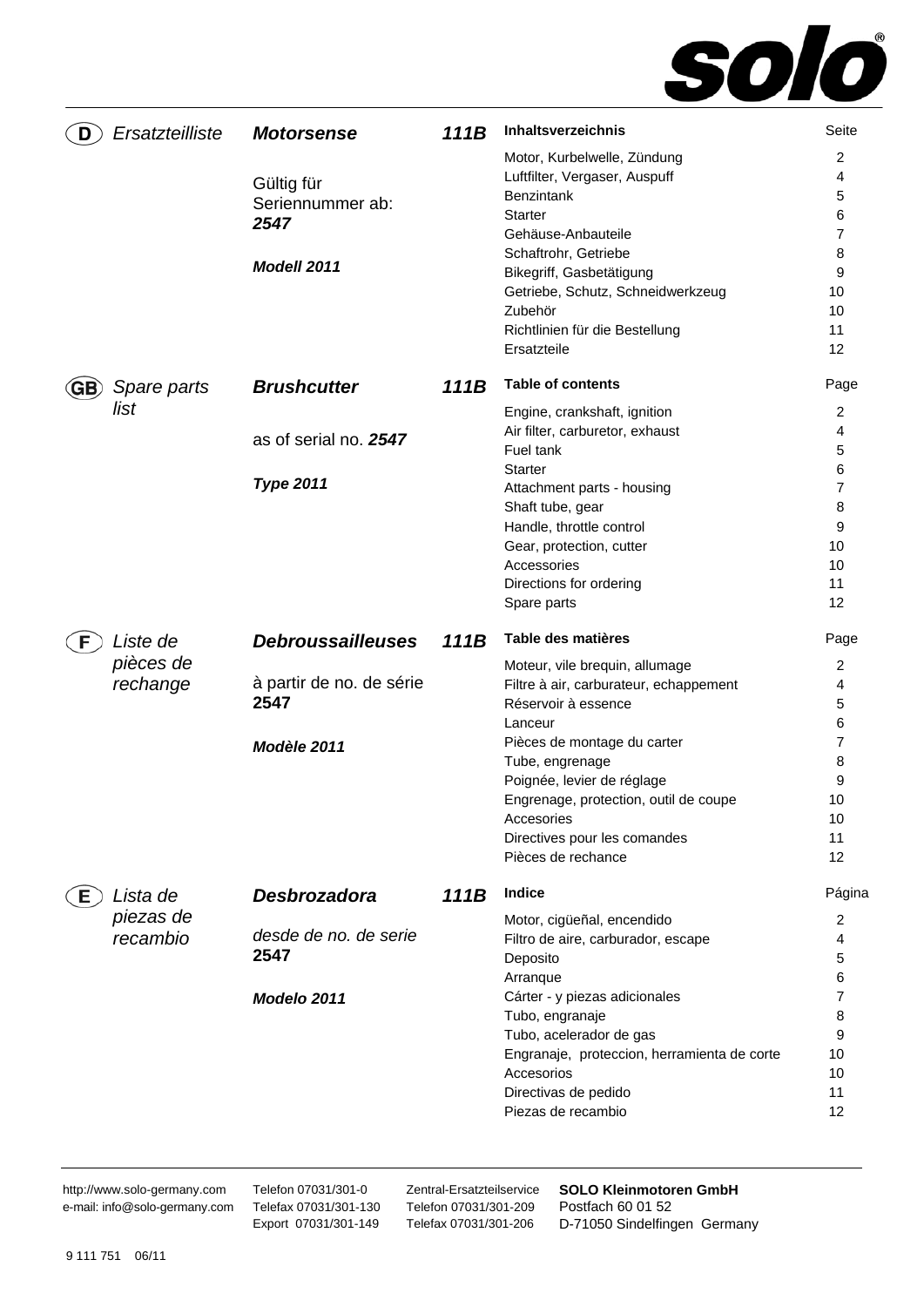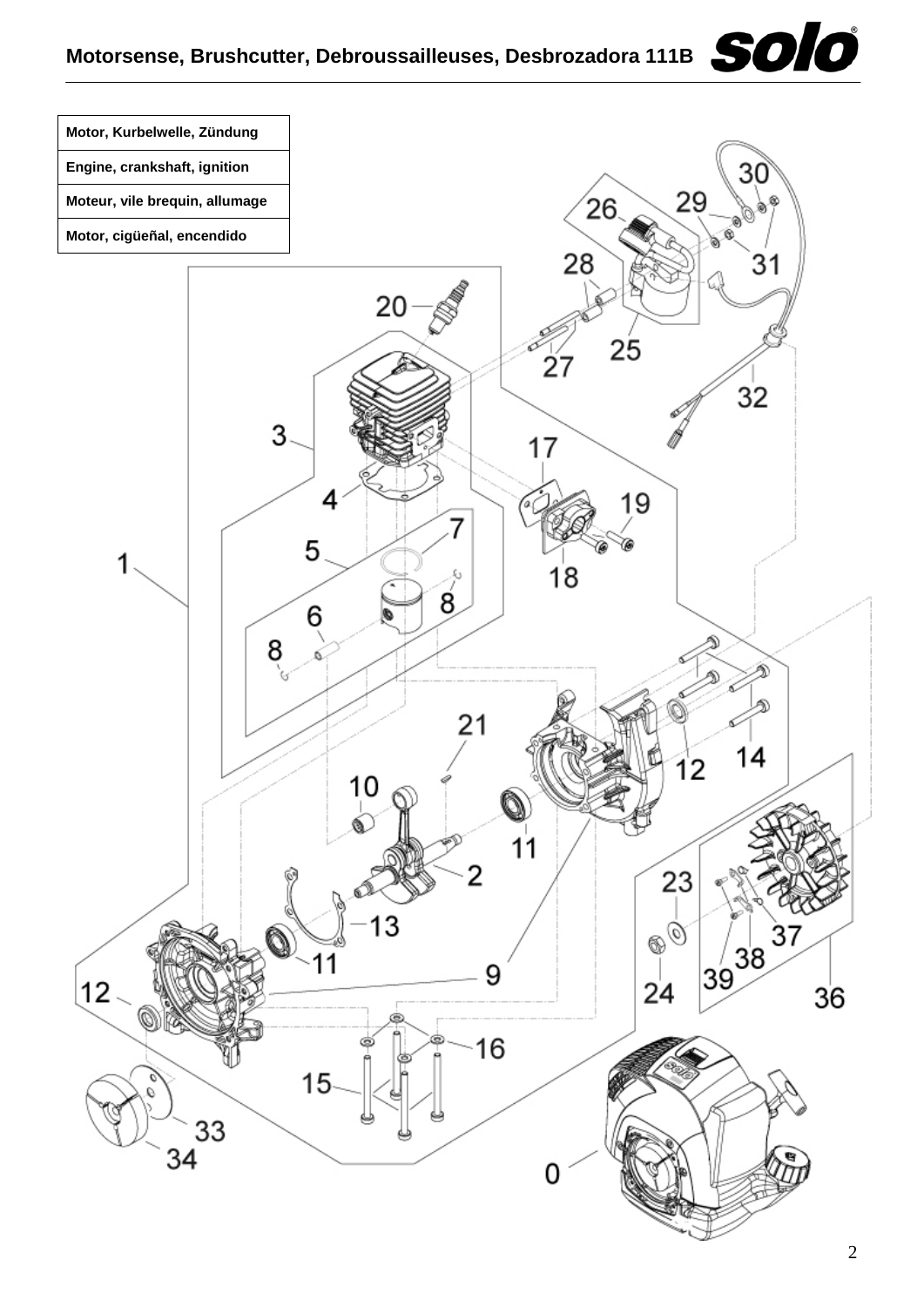| Bild-Nr.            | Bestell-Nr.            | Menge                   | Motor, Kurbelwelle,              | Engine,                   | Moteur, vile brequin,               | Motor, cigüeñal,                                    |
|---------------------|------------------------|-------------------------|----------------------------------|---------------------------|-------------------------------------|-----------------------------------------------------|
| Pos.-No.            | Order-No.              | Quantity                | Zündung                          | crankshaft,               | allumage                            | encendido                                           |
| No.Pos.<br>Pos.-No. | No. de Cde<br>Ref.-Nr. | Nombres<br>Cantidad     |                                  | ignition                  |                                     |                                                     |
| $\mathbf 0$         | 20 00 697 1            |                         | Motor komplett 33 ccm            | Engine cpl. 33 ccm        | Moteur 33 ccm                       | Motor 33 ccm                                        |
| $\overline{1}$      | 20 00 690              | 1                       | Motor Shortblock 33 ccm          | Engine Shortblock         | Moteur Shortblock                   | Motor Shortblock 33 ccm                             |
|                     |                        |                         | enth.: (-> 1 - 21                | 33 ccm                    | 33 ccm                              | incl. $(-51 - 21)$                                  |
|                     |                        |                         |                                  | incl. $(-> 1 - 21$        | y inclus $(-> 1 - 21$               |                                                     |
| 2                   | 22 00 303 52           | 1                       | Kurbelwelle                      | Crankshaft                | Vilebrequin                         | Cigüeñal                                            |
| 3                   | 22 00 424              | 1                       | Zylinder + Kolben,               | Cylinder + piston,        | Cylindre + piston,                  | Cilindro + piston,                                  |
|                     |                        |                         | Reparatursatz                    | repair kit                | kit de réparation                   | juego de reparacion                                 |
|                     |                        |                         | enth.: $(-) 3 - 8$               | incl. $(-53 - 8)$         | y inclus $(-53 - 8)$                | incl. $(-53 - 8)$                                   |
| 4                   | 20 61 226              | 1                       | Zylinderfußdichtung              | Cylinder foot gasket      | Joint de cylindre                   | Junta del cilindro                                  |
| 5                   | 22 00 425              | $\mathbf{1}$            | Kolben Ø 37 mm                   | Piston                    | Piston                              | Piston                                              |
|                     |                        |                         | enth.: $(-5 - 8)$                | incl. $(-5 - 8)$          | y inclus $(-5 - 8)$                 | incl. $(-5 - 8)$                                    |
| 6                   | 20 31 902 25           | $\mathbf{1}$            | Kolbenbolzen 9/6x26 mm           | Piston pin                | Axe de piston                       | Perno de embolo                                     |
| 7                   | 20 48 366              | $\mathbf{1}$            | Kolbenring 37x1,5 mm             | Piston ring               | Segment de piston                   | Anillo de piston                                    |
| 8                   | 00 55 278              | $\overline{c}$          | Sicherungsring 9x0,8 mm <-))     | $Circlip \leq$ )          | Arrêt axe de piston $\leftarrow$ )) | Anillo de seguridad $\left\langle -\right\rangle$ ) |
| 9                   | 21 00 258              | 1                       | Kurbelgehäuse                    | Crankcase                 | Carter moteur                       | Carter cigüenal                                     |
| 10                  | 00 52 226              | $\mathbf{1}$            | Nadelkäfig 9x13x12,5 mm          | Needle sleeve             | Douille                             | Casquillo                                           |
| 11                  | 00 50 174              | $\overline{2}$          | Kugellager 12x28x8 mm            | <b>Ball bearing</b>       | Roulement à billes                  | Cojinete de bolas                                   |
| $\overline{12}$     | 00 54 258              | $\overline{2}$          | Wellendichtring 12x22x5 mm       | Oil seal                  | Joint spy                           | Reten                                               |
| 13                  | 20 61 227              | $\mathbf{1}$            | Dichtung Kurbelgehäuse           | Gasket                    | Joint                               | Junta                                               |
| 14                  | 00 18 399              | $\overline{\mathbf{4}}$ | Zylinderschraube M5x35 mm        | <b>Screw</b>              | Vis                                 | Tornillo                                            |
| 15                  | 00 18 342              | 4                       | Zylinderschraube M5x60 mm        | <b>Screw</b>              | Vis                                 | Tornillo                                            |
| 16                  | 00 72 144              | 4                       | Sicherungsscheibe 5 mm           | Safety washer             | Rondelle de sécurité                | Arandela seguridad                                  |
| 17                  | 20 61 518              | $\mathbf{1}$            | Vergaserstutzendichtung 0,8      | Manifold gasket           | Joint d'admission                   | Junta carburador                                    |
|                     |                        |                         | mm                               |                           |                                     |                                                     |
| 18                  | 20 74 434              | $\mathbf{1}$            | Vergaserstutzen                  | Manifold                  | Pipe d'admission                    | Munon carburador                                    |
| 19                  | 00 18 337              | $\overline{2}$          | Zylinderschraube M5x20 mm        | Screw                     | Vis                                 | Tornillo                                            |
| 20                  | 23 00 888              | $\mathbf{1}$            | Zündkerze USR 4AC                | Spark plug                | Bougie                              | <b>Bujia</b>                                        |
| 21                  | 00 75 100              | 1                       | Scheibenfeder 2x3,7 mm ->)       | Disc spring $\rightarrow$ | $Clavette ->$                       | Chaveta ->)                                         |
| 23                  | 00 72 176              | $\mathbf{1}$            | Spannscheibe 8,2x20x1 mm         | Tension spring            | Rondelle de tension                 | Arandela elastica                                   |
| 24                  | 00 21 258              | $\mathbf{1}$            | Sechskantmutter M8x1x6,5<br>mm   | <b>Nut</b>                | Écrou                               | Tuerca                                              |
| 25                  | 23 00 867              | $\mathbf{1}$            | Zündmodul                        | Ignition coil             | <b>Bobine</b>                       | <b>Bobina</b>                                       |
|                     |                        |                         | enth. (-> 25, 26                 | incl. (-> 25, 26          | y inclus (-> 25, 26                 | incl. $(-25, 26)$                                   |
| 26                  | 00 84 744              | $\mathbf{1}$            | Zündkerzenstecker ->)            | Spark plug cap ->)        | Capuchon de bougie ->)              | Terminal de bujia ->)                               |
| 27                  | 00 15 299              | $\boldsymbol{2}$        | Stiftschraube M4x35 mm           | Screw                     | Boulon fileté                       | Tornillo                                            |
| 28                  | 00 33 401              | $\overline{2}$          | Distanzhülse                     | Distance sleeve           | Entretoise                          | Casquillo                                           |
| 29                  | 00 72 148              | 2                       | Sicherungsscheibe 4 mm           | Safety washer             | Rondelle de sécurité                | Arandela seguridad                                  |
| 30                  | 00 30 101              | $\mathbf{1}$            | Scheibe 4,3 mm                   | Washer                    | Rondelle                            | Arandela                                            |
| 31                  | 00 28 118              | $\overline{2}$          | Sechskantmutter M4               | <b>Nut</b>                | Écrou                               | Tuerca                                              |
| 32                  | 00 84 894              | $\mathbf{1}$            | Kurzschlusskabel                 | Short circuit cable       | Câble                               | Cable cortocircuito                                 |
| 33                  | 00 31 626              | $\mathbf{1}$            | Scheibe 8,1x32x1 mm              | Washer                    | Rondelle                            | Arandela                                            |
| 34                  | 35 00 465              | $\mathbf 1$             | Fliehkraftkupplung M8x1          | Centrifugal clutch        | Embrayage centrifugue               | Embrague centrifugal                                |
| 36                  | 24 00 330              | $\mathbf{1}$            | Lüfterrad                        | Fan wheel                 | Volant magnétique                   | Turbina                                             |
|                     |                        |                         | enth.: (-> 36-39                 | incl. $(-5.36 - 39)$      | y inclus $(-5.36 - 39)$             | incl. (-> 36-39                                     |
| 37                  | 00 73 449              | $\boldsymbol{2}$        | <b>Drehfeder</b>                 | Spring                    | Ressort                             | Resorte                                             |
| 38                  | 20 42 896              | $\boldsymbol{2}$        | Rasthebel                        | Lever                     | Levier                              | Palanca                                             |
| $\overline{39}$     | 00 18 454              | $\overline{2}$          | Zylinderschraube M5x18 mm<br><-) | $Screw < -$ )             | $\overline{Vis}$ <-)                | Tornillo $\leftarrow$ )                             |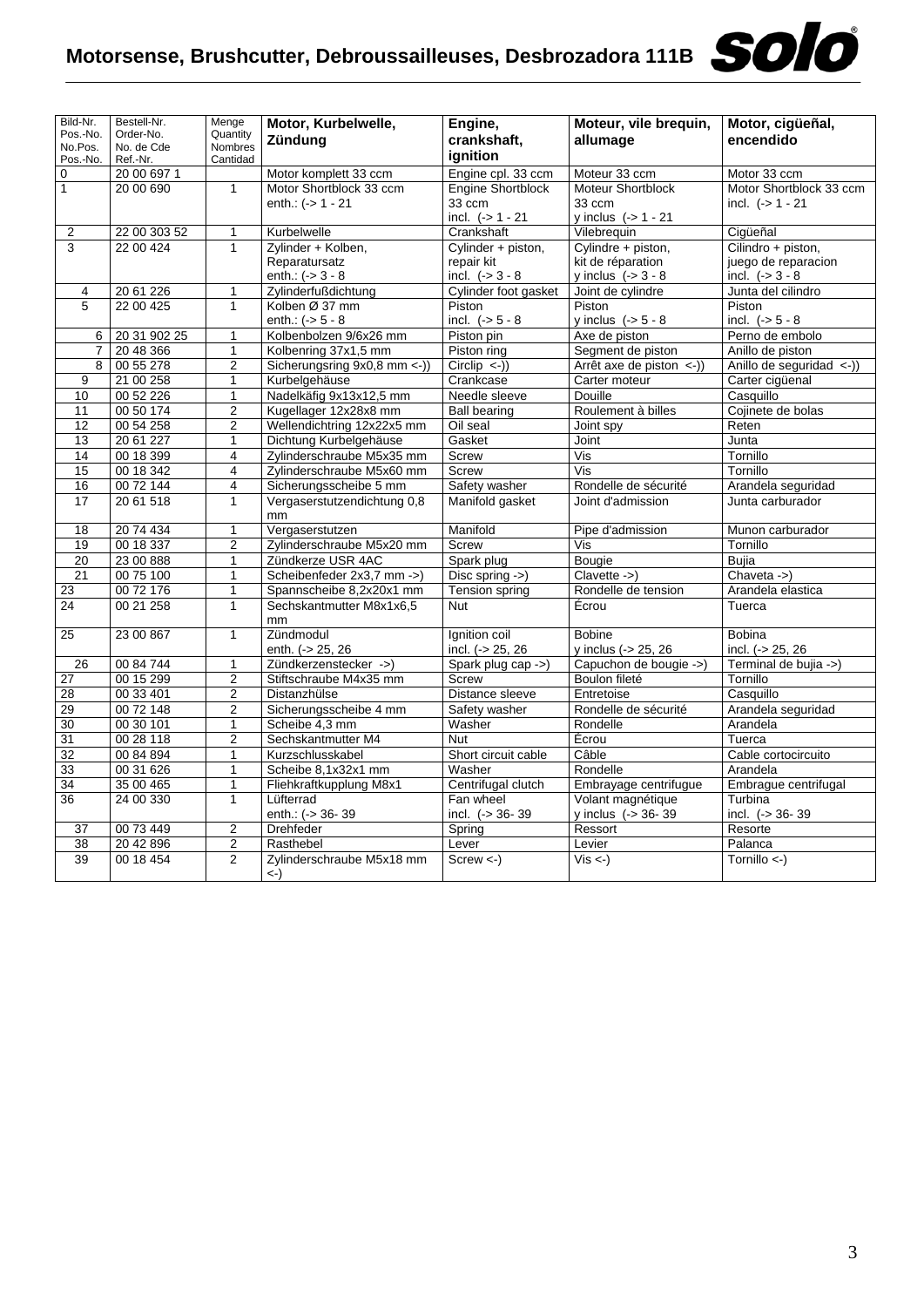

| Bild-Nr.            | Bestell-Nr.             | Menge               | Luftfilter, Vergaser,          | Air filter,            | Filtre à air,        | Filtro de aire,         |
|---------------------|-------------------------|---------------------|--------------------------------|------------------------|----------------------|-------------------------|
| Pos.-No.<br>No.Pos. | Order-No.<br>No. de Cde | Quantity<br>Nombres | <b>Auspuff</b>                 | carburetor,            | carburateur,         | carburador,             |
| Pos.-No.            | Ref.-Nr.                | Cantidad            |                                | exhaust                | echappement          | escape                  |
| 1                   | 20 61 518               |                     | Vergaserstutzendichtung 0,8 mm | Manifold gasket        | Joint d'admission    | Junta carburador        |
| $\overline{2}$      | 20 74 434               | 1                   | Vergaserstutzen                | Manifold               | Pipe d'admission     | Munon carburador        |
| 3                   | 00 18 337               | $\overline{2}$      | Zvlinderschraube M5x20 mm      | <b>Screw</b>           | Vis                  | Tornillo                |
| 4                   | 20 61 533               | 1                   | Vergaserdichtung               | Carburetor gasket      | Joint de carburateur | Junta carburador        |
| 5                   | 23 00 835 10            | 1                   | Vergaser WT 765A D-Cut         | Carburetor             | Carburateur          | Carburador              |
| 6                   | 20 74 600               | $\mathbf{1}$        | Haltering                      | Rina                   | Baque de retient     | Anillo                  |
| $\overline{7}$      | 25 00 811               | $\mathbf{1}$        | Filtergehäuse                  | Filter housing         | Carter filtre        | Carter de filtro        |
|                     |                         |                     | enth. $(-57 - 10)$             | incl. $(-57 - 10)$     | y inclus $(-57 - 10$ | incl. $(-57 - 10)$      |
| 8                   | 40 43 106               | 1                   | Chokeklappe                    | Choke flap             | Volet choke          | Mariposa                |
| $\overline{9}$      | 2074966                 | 1                   | Chokeknopf                     | Knob                   | <b>Bouton</b>        | <b>Boton</b>            |
| 10                  | 00 33 371               | $\overline{2}$      | Distanzhülse ->)               | Distance sleeve ->)    | $Entretoise ->$      | Casquillo ->)           |
| 11                  | 00 18 429               | $\overline{2}$      | Linsenschraube 5x50 mm         | <b>Screw</b>           | Vis                  | Tornillo                |
| 12                  | 00 72 140               | 1                   | Scheibe 5,2x12x0,5 mm          | Washer                 | Rondelle             | Arandela                |
| 13                  | 00 61 360               | 1                   | Scheibe 6,8x10x1,2 mm          | Washer                 | Rondelle             | Arandela                |
| 14                  | 00 34 100               | 1                   | Sicherungsscheibe 5mm          | Safety washer          | Rondelle de sécurité | Arandela seguridad      |
| 15                  | 25 00 816               | 1                   | Luftfilter                     | Air filter             | Filtre à air         | Filtro de aire          |
| 16                  | 20 74 650               | 1                   | Luftfiltergehäuse Oberteil     | Filter lid             | Chapeau filtre       | Tapa de filtro          |
| $\overline{17}$     | 00 18 366               | 2                   | Vierkantschraube M5x58 mm      | Screw                  | Vis                  | Tornillo                |
| 18                  | 20 45 764               | 1                   | Isolierblech                   | <b>Isolation plate</b> | Tôle                 | Chapa                   |
| 19                  | 20 61 198               | 1                   | Auspuffdichtung                | Exhaust gasket         | Joint d'échappement  | Junta escape            |
| 20                  | 25 00 836               | 1                   | Auspuff                        | Exhaust                | Échappement          | Escape                  |
| 21                  | 00 72 140               | $\overline{2}$      | Scheibe 5,2x12x0,5 mm          | Spring washer          | Rondelle             | Muelle de disco         |
| 22                  | 00 72 144               | $\overline{2}$      | Sicherungsscheibe 5 mm         | <b>Tension washer</b>  | Rondelle de tension  | Arandela elastica       |
| 23                  | 00 28 137               | $\overline{2}$      | Sechskantmutter M5             | <b>Nut</b>             | Écrou frein m5       | Tuerca                  |
| $\overline{24}$     | 43 00 278               | $\mathbf{1}$        | Tankschutzblech                | Tank protection        | Plaque de protection | Chapa de proteccion del |
|                     |                         |                     |                                | plate                  | de reservoir         | tanque                  |
| 25                  | 00 18 337               | 1                   | Zylinderschraube M5x20 mm      | Screw                  | Vis                  | Tornillo                |
| $\overline{26}$     | 00 28 157               | 1                   | <b>Blechmutter M5</b>          | <b>Nut</b>             | Écrou                | Tuerca                  |
| 27                  | 05 10 984               | 1                   | Reparatursatz - Vergaser       | Repair-kit -           | Kit de réparation -  | Juego de reparacion -   |
|                     |                         |                     |                                | carburetor             | carburateur          | carburador              |
| 28                  | 00 68 370               | 1                   | Selbstklebeschild "Choke"      | Sticker "Choke"        | Autocollant "Choke"  | Adhesivo "Choke"        |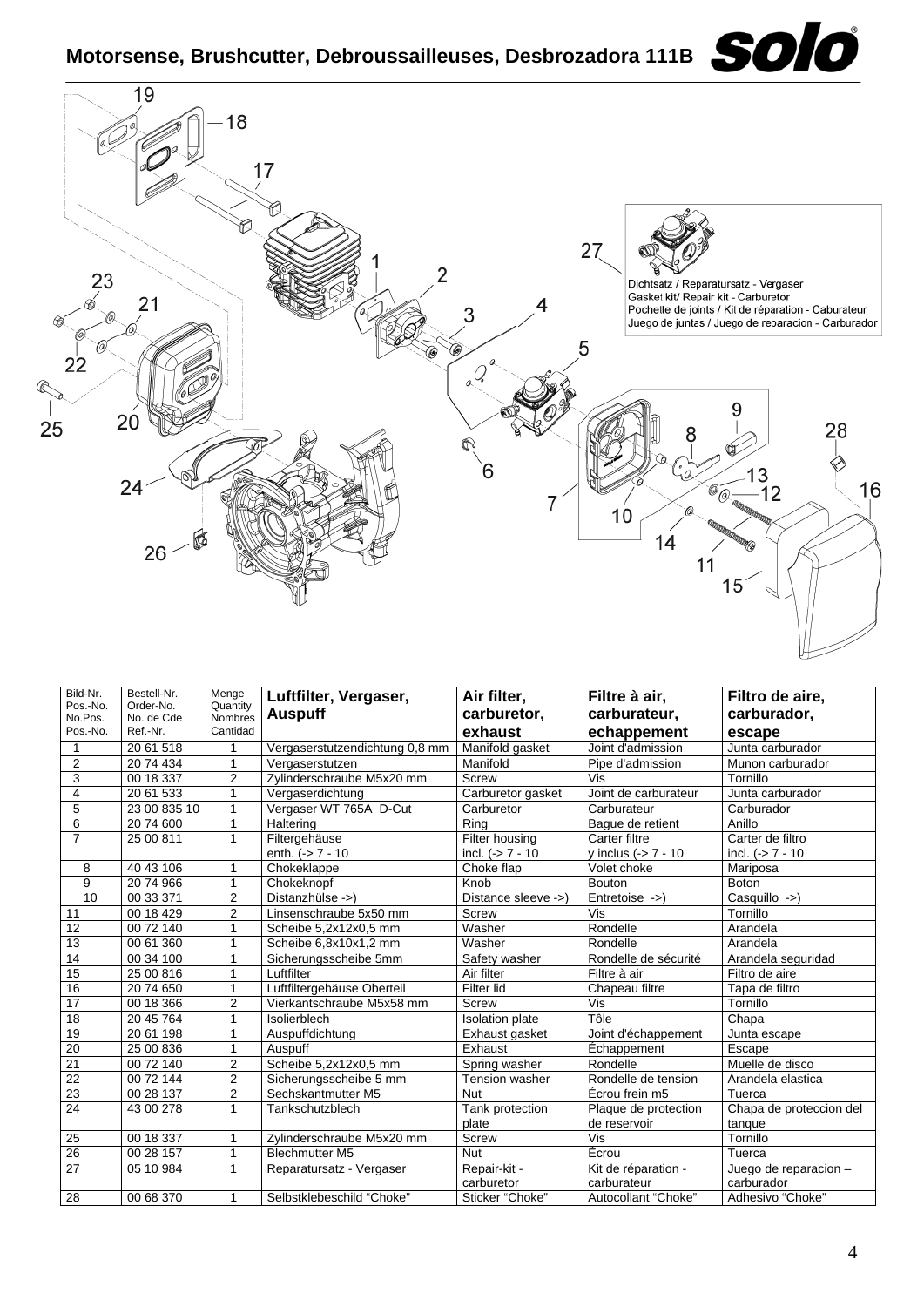

| Bild-Nr. | Bestell-Nr.  | Menge          | <b>Benzintank</b>                   | <b>Fuel tank</b>   | Réservoir à            | <b>Deposito</b>       |
|----------|--------------|----------------|-------------------------------------|--------------------|------------------------|-----------------------|
| Pos.-No. | Order-No.    | Quantity       |                                     |                    |                        |                       |
| No.Pos.  | No. de Cde   | <b>Nombres</b> |                                     |                    | essence                |                       |
| Pos.-No. | Ref.-Nr.     | Cantidad       |                                     |                    |                        |                       |
|          | 27 00 450    |                | <b>Benzintank</b>                   | Fuel tank          | Réservoir à essence    | Deposito              |
|          |              |                | enth. $(-) 1 - 10$                  | incl. $(-51 - 10$  | y inclus $(-51 - 10$   | incl. $(-51 - 10)$    |
| 2        | 60 63 342    |                | Schlauch 3x164 mm Kraftstoff        | Fuel hose          | Tuyau                  | Tubo                  |
| 3        | 27 00 434    |                | Schlauch Entlüftung                 | Ventilation hose   | Tuyau d'aération       | Tubo                  |
| 4        | 00 64 419    |                | Schlauch 3x1,5x85 mm                | Hose               | Tuyau                  | Tubo                  |
|          |              |                | Benzinrücklauf                      |                    |                        |                       |
| 5        | 00 94 277    | 4              | Dämpfungsgummi                      | AV element         | Amortisseur            | Elemento AV           |
| 6        | 20 74 141    | 4              | Distanzhülse                        | Distance sleeve    | Entretoise             | Casquillo             |
| 7        | 27 00 187    |                | Tankverschluss                      | Tank lid           | Bouchon de réservoir   | Cierre de deposito    |
|          |              |                | enth. $(-5)$ 7, 8                   | incl. $(-5)$ 7, 8  | y inclus $(-5, 7, 8)$  | incl. $(-5)$ 7, 8     |
| 8        | 00 62 345    |                | O-Ring $29x4$ mm $\leftarrow$ )     | $O$ -ring $\lt$ -) | Joint torique $\lt$ -) | Anillo $\leftarrow$ ) |
| 9        | 27 00 141    |                | <b>Filter Benzinsucher</b>          | Fuel pick-up       | Crépine d'essence      | Filtro                |
| 10       | 00 73 351    |                | Schlauchöse $\langle \cdot \rangle$ | Tube $eye < -$ )   | Collier $\lt$ -)       | $Oiete < -$           |
| 11       | 00 30 102    | 4              | Scheibe 5,3 mm                      | Washer             | Rondelle               | Arandela              |
| 12       | 00 18 339    | 4              | Zylinderschraube M5x30 mm           | Screw              | Vis                    | Tornillo              |
| 13       | 20 73 696    |                | Stützleiste                         | Support ledge      | Liston de support      | Liston de soporte     |
| 14       | 00 18 344    | 4              | Zylinderschraube M6x10 mm           | Screw              | <b>Vis</b>             | Tornillo              |
| 15       | 20 74 899 52 |                | Klemme                              | Clamp              | Collier                | Abrazadera            |
| 16       | 00 18 363    |                | Linsenschraube 5x20 mm              | Screw              | Vis                    | Tornillo              |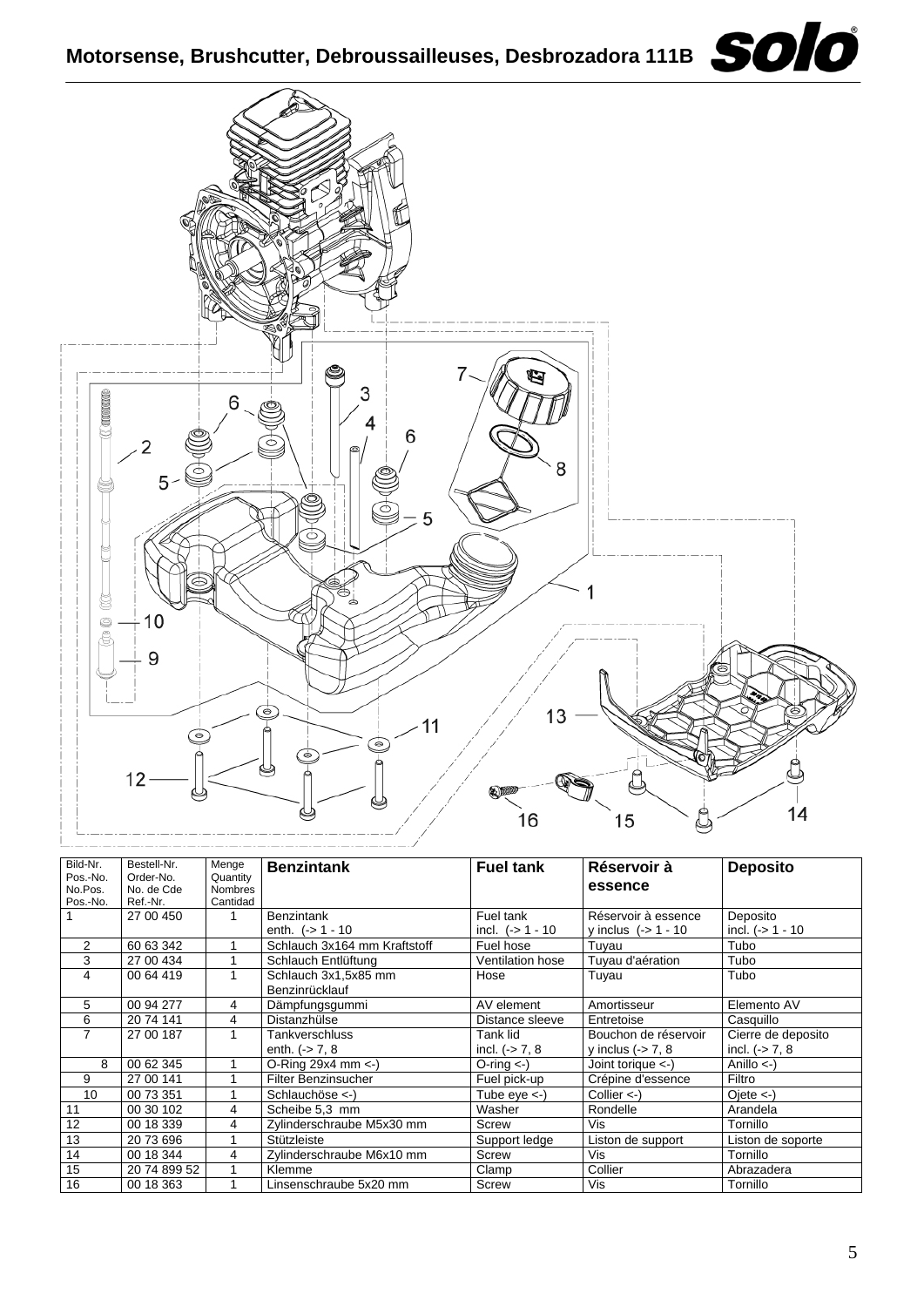

| Bild-Nr.       | Bestell-Nr. | Menge          | <b>Starter</b>                   | <b>Starter</b>              | Lanceur             | Arrangue               |
|----------------|-------------|----------------|----------------------------------|-----------------------------|---------------------|------------------------|
| Pos.-No.       | Order-No.   | Quantity       |                                  |                             |                     |                        |
| No.Pos.        | No. de Cde  | <b>Nombres</b> |                                  |                             |                     |                        |
| Pos.-No.       | Ref.-Nr.    | Cantidad       |                                  |                             |                     |                        |
|                | 20 73 697   |                | ∟uftführung                      | Air quide                   | Conduit d'air       | Guia aire              |
| 2              | 21 00 935   |                | Motor-Abdeckhaube                | Cover                       | Capot               | Cubierta               |
| 3              | 00 28 157   |                | <b>Blechmutter M5</b>            | Nut                         | Écrou               | Tuerca                 |
| 4              | 26 00 350   |                | Starter                          | Starter                     | Lanceur             | Arrangue               |
|                |             |                | enth. $(-) 4 - 6$                | incl. $(-54 - 6$            | y inclus $(-54 - 6$ | incl. $(-54 - 6$       |
| 5              | 20 74 360   |                | Startergriff                     | Starter grip                | Poignée lanceur     | Empunadura             |
| 6              | 00 63 185   |                | Starterseil 3x1050 gewachst <- ) | Starter rope $\leftarrow$ ) | Câble lanceur <-)   | Cuerda de arrangue <-) |
| $\overline{7}$ | 00 69 889   |                | <b>SKS SOLO</b>                  | Decal                       | Autocollant Solo    | Adhesivo               |
| 8              | 00 18 338   | 4              | Zylinderschraube M5x25 mm        | F.H. screw                  | Vis                 | Tornillo               |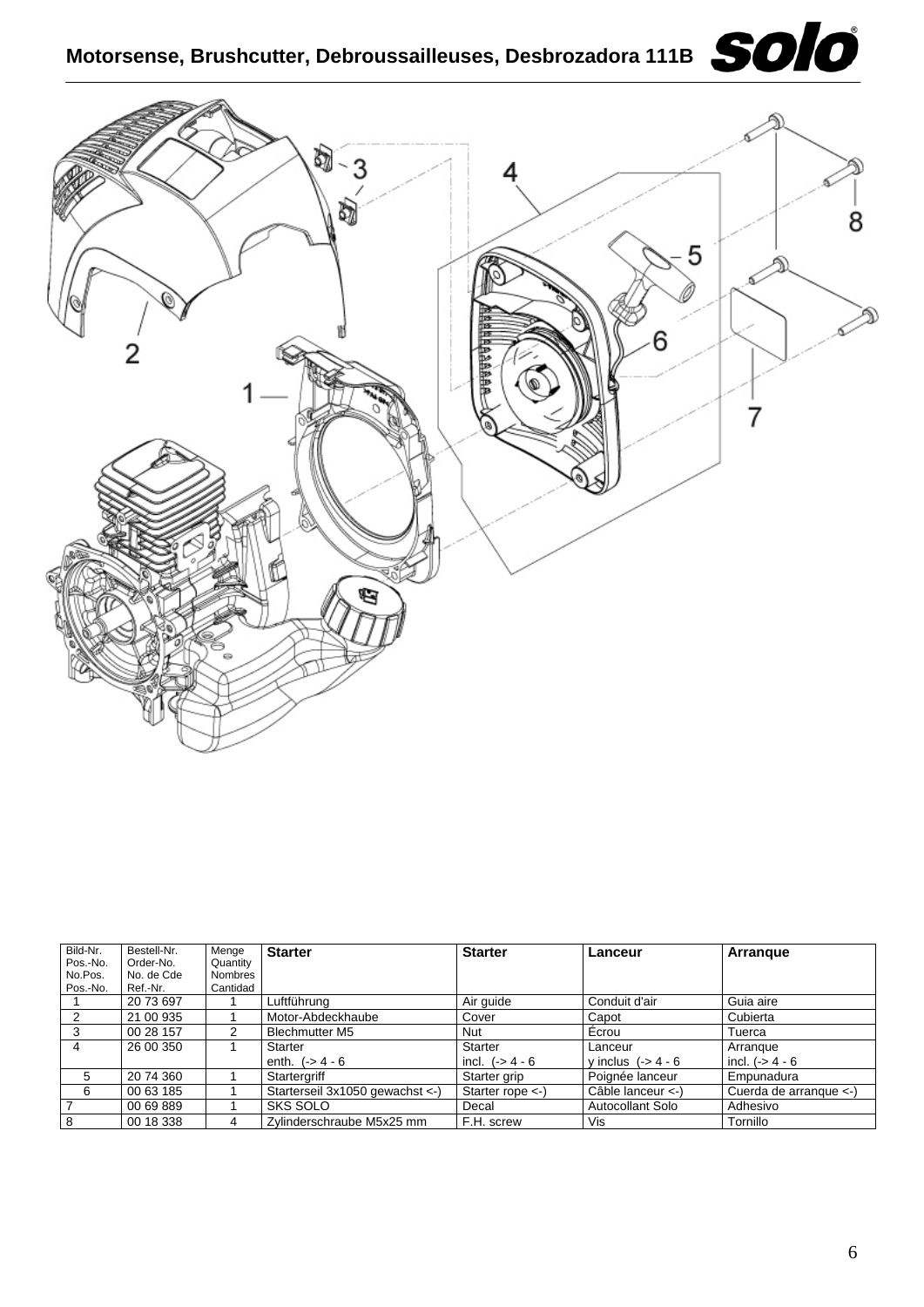

| Bild-Nr.        | Bestell-Nr.          | Menge          | Gehäuse-Anbauteile         | <b>Attachment</b>   | Pièces de montage       | Cárter - y piezas       |
|-----------------|----------------------|----------------|----------------------------|---------------------|-------------------------|-------------------------|
| Pos.-No.        | Order-No.            | Quantity       |                            | parts - housing     | du carter               | adicionales             |
| No.Pos.         | No. de Cde           | <b>Nombres</b> |                            |                     |                         |                         |
| Pos.-No.        | Ref.-Nr.             | Cantidad       |                            |                     |                         |                         |
|                 | 43 00 278            | 1              | Tankschutzblech            | Tank protection     | Plaque de protection de | Chapa de proteccion del |
|                 |                      |                |                            | plate               | reservoir               | tanque                  |
| $\overline{2}$  | 00 28 157            | 1              | <b>Blechmutter M5</b>      | Nut                 | Écrou                   | Tuerca                  |
| 3               | 20 43 325            |                | Widerlager                 | Counter bearing     | Roulement butée         | Cojinete de tope        |
| 4               | 00 18 449            | 1              | Zylinderschraube M5x12 mm  | Screw               | Vis                     | Tornillo                |
| $\overline{7}$  | 00 11 105            | 1              | Verstellschraube M6x14 mm  | <b>Adiust screw</b> | Vis                     | Tornillo                |
| 8               | 00 20 116            |                | Sechskantmutter M6         | <b>Nut</b>          | Écrou frein m5          | Tuerca                  |
| 9               | 2073698              |                | Lufthaube                  | Air cover           | Conduit d'air capot     | Guia aire cubierta      |
| 10              | 00 18 335            |                | Zylinderschraube M5x12 mm  | Screw               | Vis                     | Tornillo                |
| 11              | 20 73 697            | 1              | Luftführung                | Air guide           | Conduit d'air           | Guia aire               |
| 12              | 21 00 935            | 1              | Motor-Abdeckhaube          | Cover               | Capot                   | Cubierta                |
| 13              | 2073699              |                | Seitenhaube                | Knee part           | Piece angulaire         | Pieza angular           |
| 14              | 00 18 337            | 5              | Zylinderschraube M5x20mm   | Screw               | Vis                     | Tornillo                |
| 15              | 00 68 333            |                | Selbstklebeschild SOLO 111 | Decal               | Autocollant             | Adhesivo                |
| 16              | 00 28 157            | $\overline{2}$ | <b>Blechmutter M5</b>      | <b>Nut</b>          | Écrou                   | Tuerca                  |
| $\overline{17}$ | 2074612              |                | Zündkerzenabdeckung        | Spark plug cover    | Capuchon de bougie      | Tapa de bujia           |
| 18              | 26 00 350            |                | Starter                    | <b>Starter</b>      | Lanceur                 | Arranque                |
| 19              | 00 18 338            | 4              | Zylinderschraube M5x25 mm  | F.H. screw          | Vis                     | Tornillo                |
| $\overline{20}$ | 2073696              | 1              | Stützleiste                | Support ledge       | Liston de support       | Liston de soporte       |
| 21              | $\overline{0018}344$ | 4              | Zylinderschraube M6x10 mm  | Screw               | Vis                     | Tornillo                |
| 22              | 20 74 899 52         |                | Klemme                     | Clamp               | Collier                 | Abrazadera              |
| 23              | 00 18 363            |                | Linsenschraube 5x20 mm     | <b>Screw</b>        | Vis                     | Tornillo                |
| 24              | 00 69 889            |                | <b>SKS SOLO</b>            | Decal               | Autocollant Solo        | Adhesivo                |
| $\overline{26}$ | 00 31 626            |                | Scheibe 8,1x32x1 mm        | Washer              | Rondelle                | Arandela                |
| $\overline{27}$ | 35 00 465            |                | Fliehkraftkupplung M8x1    | Centrifugal clutch  | Embrayage centrifugue   | Embrague centrifugal    |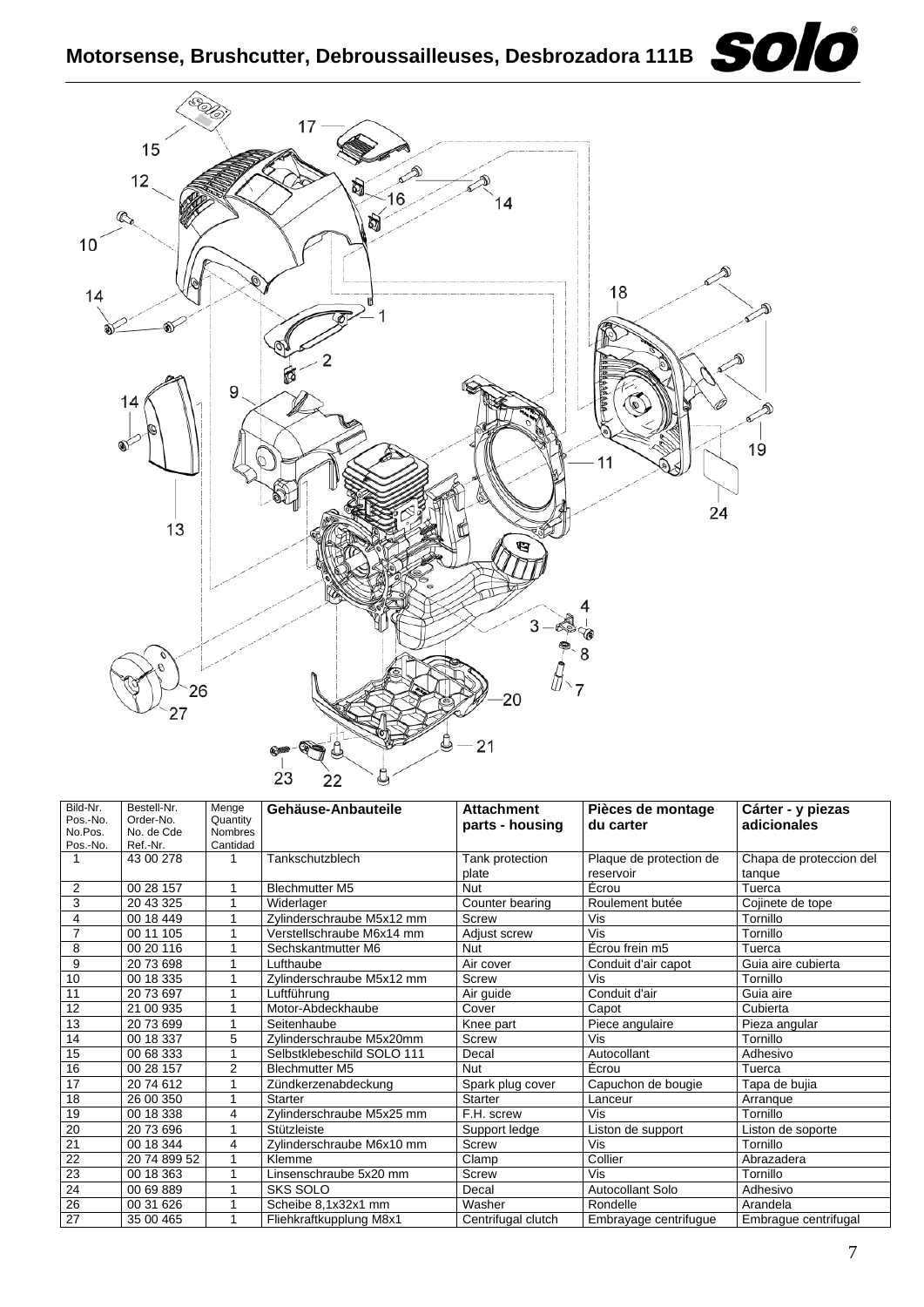

| Bild-Nr.        | Bestell-Nr. | Menge          | <b>Schaftrohr, Getriebe</b> | Shaft tube, gear      | Tube, engrenage          | Tubo, engranaje         |
|-----------------|-------------|----------------|-----------------------------|-----------------------|--------------------------|-------------------------|
| Pos.-No.        | Order-No.   | Quantity       |                             |                       |                          |                         |
| No.Pos.         | No. de Cde  | <b>Nombres</b> |                             |                       |                          |                         |
| Pos.-No.        | Ref.-Nr.    | Cantidad       |                             |                       |                          |                         |
|                 | 21 00 936   |                | Flanschgehäuse kpl.         | Flange housing        | Boîtier bride            | Caja de brida           |
| $\overline{2}$  | 63 00 368   | $\mathbf{1}$   | Schaftrohr                  | Shaft tube            | Tube                     | Tubo                    |
|                 |             |                | enth.: $(-2 - 4)$           | incl. $(-2 - 4)$      | y inclus $(-2 - 4)$      | incl. $(-2 - 4)$        |
| 4               | 00 69 382   |                | Aufkleber Warnhinweise <-)  | Decal $\lt$ -)        | Autocollant <-)          | Adhesivo $\leftarrow$ ) |
| 5               | 60 35 389   |                | Welle 7 x 1553 mm           | Drive shaft           | Arbre                    | Arbol                   |
| 6               | 30 00 235   | 1              | Getriebe                    | Gear                  | Engrenage                | Engranaje               |
| $\overline{7}$  | 00 18 337   | 4              | Zylinderschraube M5 x 20 mm | F.H. screw            | Vis                      | Tornillo                |
| $\overline{12}$ | 60 35 148   |                | Bike-Griffrohr 22x1,5 mm    | Handlebar             | Etrier de maintien       | Tubo de palanca         |
| $\overline{13}$ | 68 00 865   | 1              | Klemmhalter Bike vs.        | Clamping rest         | Support de collier       | Soporte de collar       |
|                 |             |                | enth. $(-13 - 30)$          | incl. $(-513 - 30)$   | y inclus $(-13 - 30)$    | incl. $(-513 - 30)$     |
| 14              | 20 73 693   |                | Klemmhalter                 | Support               | Support                  | Soporte                 |
| 15              | 00 94 137   | 4              | Fluegelshr.M8x78            | Butterfly screw M8x78 | Vis M8x78                | Tornillo M8x78          |
| 16              | 00 20 109   | 1              | 6kt.Mu.M8                   | Hex. Nut              | Ecrou M8                 | Tuerca                  |
| 17              | 00 73 105   |                | Feder 1,1x9,6x24            | Spring                | Ressort de soupape       | Resorte                 |
| 18              | 00 33 433   | 1              | Dist.huelse 8,3x17x20       | Spacer sleeve         | Douille d'entretoise     | Casquillo de            |
|                 |             |                |                             |                       |                          | espaciador              |
| 19              | 00 21 241   | $\overline{2}$ | 4KT Mutter M5               | <b>Nut</b>            | Ecrou                    | Tuerca                  |
| 20              | 20 11 859   | 1              | Klemmschale unten           | Handle bar clamp cup  | Plaque de serrage guidon | Cascara                 |
| 21              | 20 11 860   | 1              | Klemmschale oben            | Handle bar clamp cup  | Plaque de serrage guidon | Cascara                 |
| 28              | 60 43 438   | 2              | Schelle 24                  | Clamp                 | Collier                  | Abrazadera              |
| 30              | 00 18 338   | $\overline{2}$ | Zylinderschraube M5 x 25<-) | F.H. screw<-)         | $Vis < -$ )              | Tornillo $\leftarrow$ ) |
| 31              | 63 00 300   | 1              | Doppel-Schultergurt         | Double shoulder strap | <b>Bretelles</b>         | Correa doble            |
| 32              | 60 74 524   | $\overline{2}$ | Bowdenzughalter, 24mm       | Bowden cable support  | Collier de serrage       | Soporte de cable        |
|                 |             |                |                             |                       |                          | bowden                  |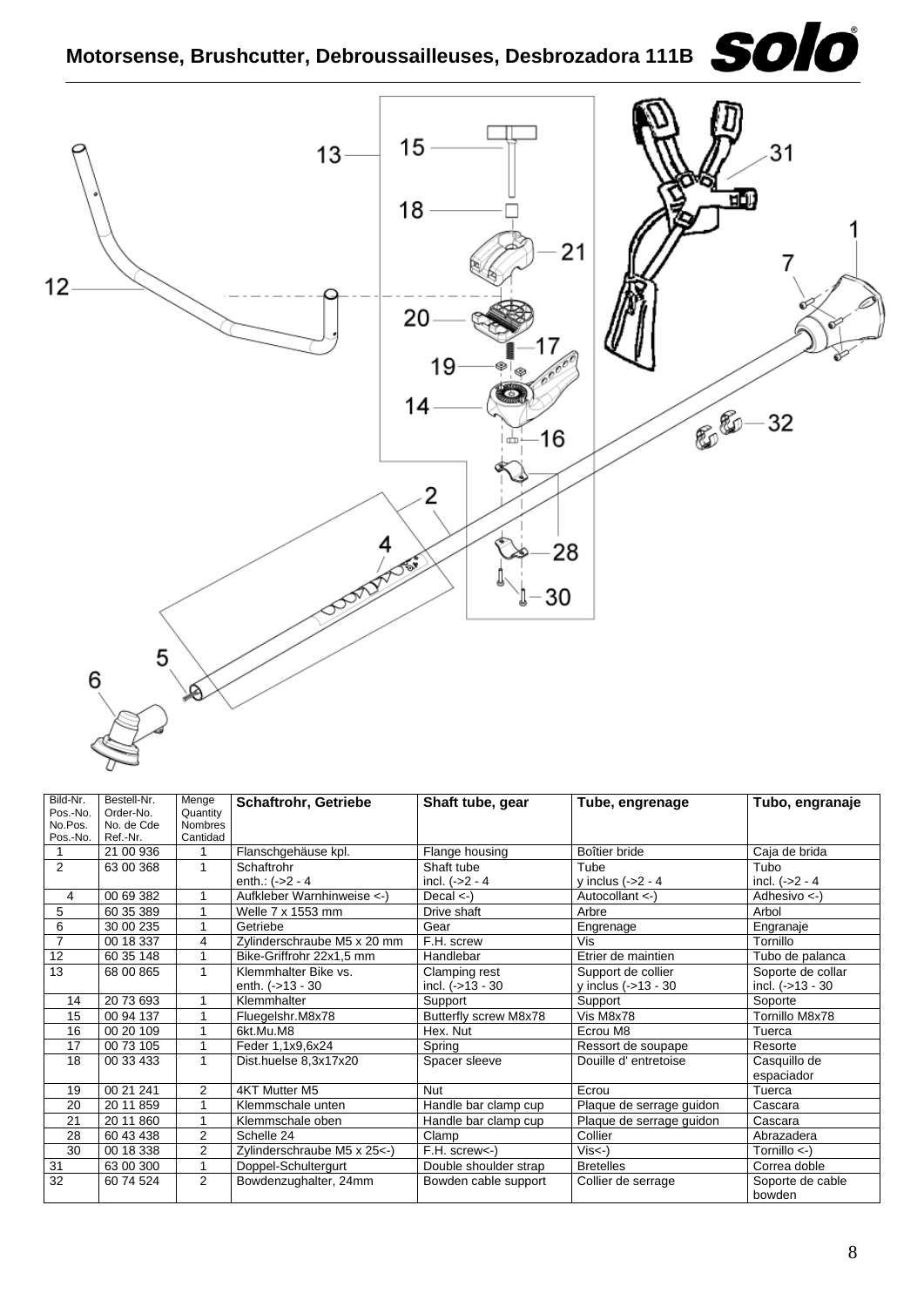

| Bild-Nr.<br>Pos.-No.<br>No.Pos.<br>Pos.-No. | Bestell-Nr.<br>Order-No.<br>No. de Cde<br>Ref.-Nr. | Menge<br>Quantity<br>Nombres<br>Cantidad | Bikegriff, Gasbetätigung       | Handle, throttle control Poignée, levier de | réglage                                | Tubo,<br>acelerador de<br>gas |
|---------------------------------------------|----------------------------------------------------|------------------------------------------|--------------------------------|---------------------------------------------|----------------------------------------|-------------------------------|
| $\mathbf{1}$                                | 68 00 400                                          | 1                                        | Gasgriff, kompl.               | Throttle grip, cpl.                         | Poignée acc., cpl.                     | Acelerador cpl.               |
|                                             |                                                    |                                          | enth. $(-) 1 - 14$             | incl. $(- > 1 - 14)$                        | y inclus $(-) 1 - 14$                  | incl. $(- > 1 - 14$           |
| $\overline{2}$                              | 60 73 569                                          | $\mathbf{1}$                             | Griffhälfte außen rechts       | <b>Grip half</b>                            | Poignée extérieure                     | Cascara                       |
| 3                                           | 60 73 570                                          | $\mathbf{1}$                             | Griffhälfte innen rechts       | Grip half                                   | Poignée extérieure                     | Cascara                       |
| 4                                           | 00 73 388                                          | $\mathbf{1}$                             | Kontaktfeder                   | Contact spring                              | Ressort de contact                     | Resorte                       |
| 5                                           | 00 73 389                                          | 1                                        | Kontaktfeder                   | Contact spring                              | Ressort de contact                     | Resorte                       |
| 6                                           | 60 73 572                                          | $\mathbf{1}$                             | Schieber                       | Slide                                       | Tiroir                                 | Valvula                       |
| $\overline{7}$                              | 00 73 387                                          | 1                                        | Schenkelfeder 1,3x6, Schieber  | Spring                                      | Ressort d'interrupteur                 | Muelle                        |
| 8                                           | 60 73 573                                          | 1                                        | Gashebel                       | Throttle lever                              | Levier de gaz                          | Palanca de gas                |
| 9                                           | 00 35 158                                          | 1                                        | Sicherungsscheibe 4,5x0,3 mm   | Safety washer                               | Rondelle de sécurité                   | Arandela seguridad            |
| 10                                          | 00 73 386                                          | $\mathbf{1}$                             | Schenkelfeder 1x8, Gashebel    | Spring                                      | Ressort d'interrupteur                 | Muelle                        |
| 11                                          | 60 73 571                                          | $\mathbf{1}$                             | Sicherungshebel                | Safety lever                                | Levier de sécurité                     | Palanca                       |
| 12                                          | 00 18 356                                          | 3                                        | Linsenschraube 4x20 mm         | Screw                                       | Vis                                    | Tornillo                      |
| $\overline{13}$                             | 00 18 364                                          | $\mathbf{1}$                             | Zylinderschraube M5x32 mm      | F.H. screw                                  | $\overline{\mathsf{Vis}}$              | Tornillo                      |
| $\overline{14}$                             | 00 20 131                                          | $\mathbf{1}$                             | Sechskantmutter M5 <- )        | $\overline{Nut}$ <-)                        | $\overline{E}$ crou <-)                | Tuerca $\leftarrow$           |
| 15                                          | 00 64 415 27                                       | 0,975m                                   | Schlauch 8,5 mm                | Hose                                        | Tuyau                                  | Tubo                          |
| 16                                          | 00 84 915                                          | 1                                        | Kabel Masse/Kurzschluss        | Ground cable                                | Câble masse                            | Cable de masa                 |
| 17                                          | 28 00 604                                          | 1                                        | Bowdenzug Gas                  | Throttle cable                              | Câble des gaz                          | Cable bowden                  |
| 18                                          | 50 74 100                                          | $\mathbf{1}$                             | Bowdenzughalter, 22 mm         | Bowden cable support                        | Collier de serrage                     | Soporte de cable<br>bowden    |
| 19                                          | 60 35 148                                          | $\mathbf{1}$                             | Bike-Griffrohr 22x1,5 mm       | Handlebar                                   | Etrier de maintien                     | Tubo de palanca               |
| 20                                          | 60 73 568                                          | $\mathbf{1}$                             | Griffhälfte innen links        | Grip half                                   | Poignée extérieure                     | Cascara                       |
| $\overline{21}$                             | 60 73 567                                          | $\mathbf{1}$                             | Griffhälfte außen links        | Grip half                                   | Poignée extérieure                     | Cascara                       |
| 22                                          | 00 18 356                                          | 2                                        | Linsenschraube 4x20 mm         | Screw                                       | Vis                                    | Tornillo                      |
| 23                                          | 00 18 364                                          | $\mathbf{1}$                             | Zylinderschraube M5x32 mm      | F.H. screw                                  | $\overline{\mathsf{Vis}}$              | Tornillo                      |
| 24                                          | 00 20 131                                          | $\mathbf{1}$                             | Sechskantmutter M5             | <b>Nut</b>                                  | Ecrou                                  | Tuerca                        |
| $\overline{25}$                             | 68 00 865                                          | $\mathbf{1}$                             | Klemmhalter Bike vs.           | Clamping rest                               | Support de collier                     | Soporte de collar             |
|                                             |                                                    |                                          | enth. $(-25 - 35)$             | incl. $(-)$ 25 - 35                         | y inclus (-> 25 - 35                   | incl. $(-25 - 35)$            |
| 26                                          | 20 73 693                                          | $\mathbf{1}$                             | Klemmhalter                    | Support                                     | Support                                | Soporte                       |
| 27                                          | 00 94 137                                          | $\mathbf{1}$                             | Fluegelshr.M8x78               | Butterfly screw M8x78                       | Vis M8x78                              | Tornillo M8x78                |
| 28                                          | 00 20 109                                          | $\mathbf{1}$                             | 6kt.Mu.M8                      | Hex. Nut                                    | Ecrou M8                               | Tuerca                        |
| 29                                          | 00 73 105                                          | $\mathbf{1}$                             | Feder 1, 1x9, 6x24             | Spring                                      | Ressort de soupape                     | Resorte                       |
| 30                                          | 00 33 433                                          | $\mathbf{1}$                             | Dist.huelse 8,3x17x20          | Spacer sleeve                               | Douille d'entretoise                   | Casquillo de                  |
|                                             | 00 21 241                                          | 2                                        | 4KT Mutter M5                  | <b>Nut</b>                                  |                                        | espaciador                    |
| 31<br>32                                    | 20 11 859                                          | 1                                        | Klemmschale unten              |                                             | Ecrou                                  | Tuerca                        |
|                                             |                                                    |                                          |                                | Handle bar clamp cup                        | Plaque de serrage guidon               | Cascara<br>Cascara            |
| 33<br>34                                    | 20 11 860<br>60 43 438                             | $\mathbf{1}$                             | Klemmschale oben<br>Schelle 24 | Handle bar clamp cup<br>Clamp               | Plaque de serrage guidon<br>Collier    | Abrazadera                    |
| 35                                          | 00 18 338                                          | 2<br>$\overline{2}$                      | Zylinderschraube M5 x 25<-     | F.H. screw<-)                               | $\overline{\mathsf{Vis}}$ $\leftarrow$ | Tornillo<-)                   |
|                                             |                                                    |                                          |                                |                                             |                                        |                               |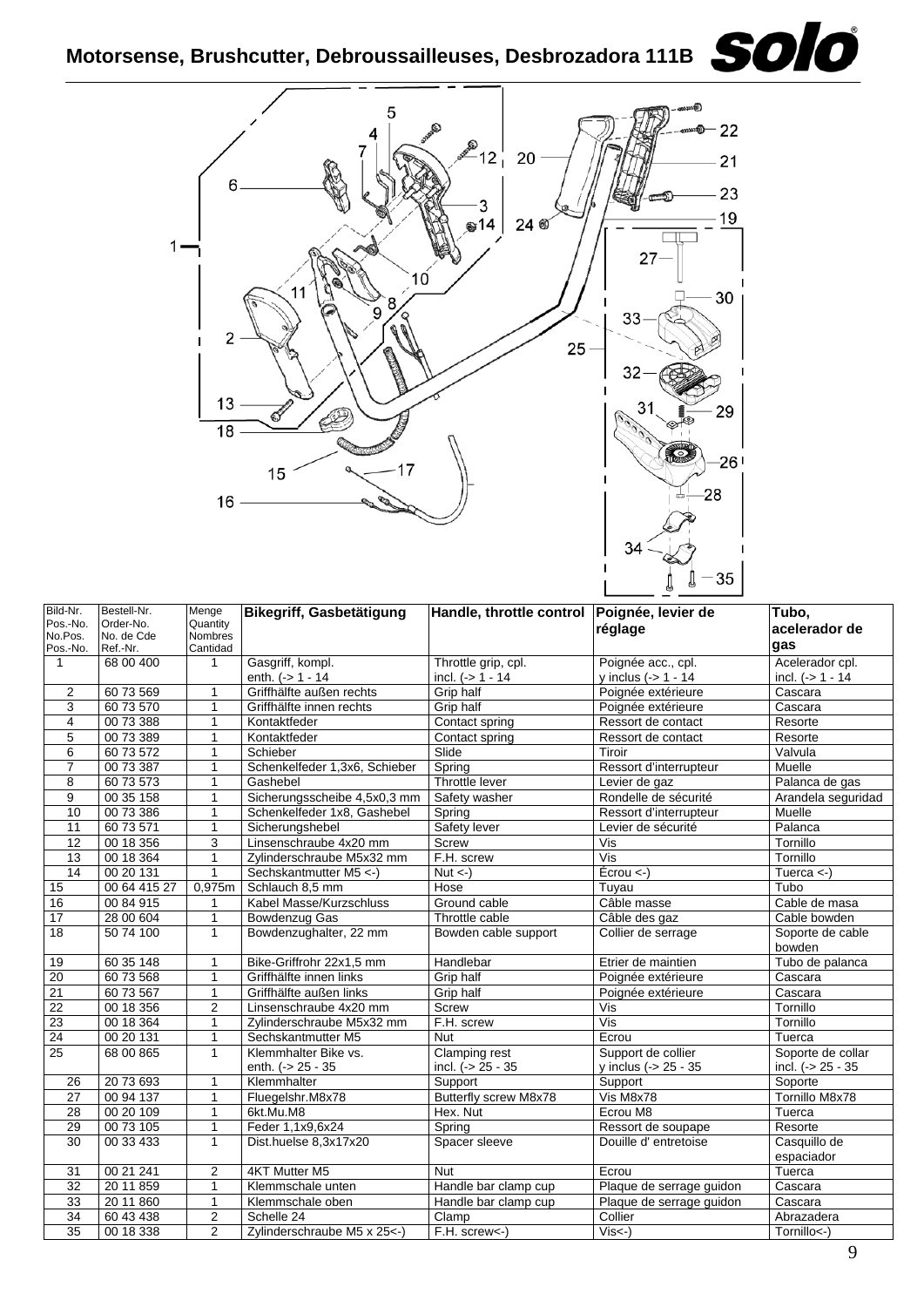

| Bild-Nr.<br>Pos.-No.<br>No.Pos.<br>Pos.-No. | Bestell-Nr.<br>Order-No.<br>No. de Cde<br>Ref.-Nr. | Menge<br>Quantity<br>Nombres<br>Cantidad | Getriebe, Schutz,<br>Schneidwerkzeug | Gear, protection,<br>cutter   | Engrenage,<br>protection, outil de<br>coupe | Engranaje,<br>proteccion,<br>herramienta de |
|---------------------------------------------|----------------------------------------------------|------------------------------------------|--------------------------------------|-------------------------------|---------------------------------------------|---------------------------------------------|
|                                             |                                                    |                                          |                                      |                               |                                             | corte                                       |
| $\mathbf{1}$                                | 69 00 107                                          | $\mathbf{1}$                             | Schutz komplett                      | Protection                    | Protection                                  | Proteccion                                  |
|                                             |                                                    |                                          | enth.: (->1 - 11                     | incl. $(-51 - 11)$            | v inclus: $(-51 - 11$                       | incl. (->1 - 11                             |
| $\overline{2}$                              | 20 43 510                                          | 1                                        | Abstützung                           | Support                       | Support                                     | Soporte                                     |
| 3                                           | 20 73 125                                          | 1                                        | Schutz                               | Protection                    | Protection                                  | Proteccion                                  |
| 4                                           | 69 00 106                                          | $\mathbf{1}$                             | Schutzleiste kpl.                    | Protection rail cpl.          | Listeaude protection                        | Liston de proteccion                        |
|                                             |                                                    |                                          | enth.: (->4 - 7                      | incl. $(-54 - 7)$             | cpl. y inclus : $(-54 - 7)$                 | cpl incl. (->4 - 7                          |
| 5                                           | 00 28 157                                          | $\overline{2}$                           | <b>Blechmutter</b>                   | <b>Nut</b>                    | Ecrou                                       | Tuerca                                      |
| 6                                           | 20 42 713                                          | $\mathbf{1}$                             | Fadenbegrenzungsmesser               | Knife                         | Couteau                                     | Cuchilla                                    |
| $\overline{7}$                              | 00 18 335                                          | 2                                        | Zylinderschraube M5x12 mm<-)         | $F.H.$ screw $\lt$ -)         | $Vis < -$ )                                 | Tornillo $\leftarrow$ )                     |
| 8                                           | 00 18 363                                          | $\overline{2}$                           | PT Schraube 5x20 mm                  | <b>Screw</b>                  | Vis                                         | Tornillo                                    |
| 9                                           | 20 73 126                                          | 1                                        | Deckel                               | Lid                           | Couvercle                                   | Tapa                                        |
| 10                                          | 00 94 345                                          | $\overline{2}$                           | Zwischenlage 50x40x3 mm              | Ply                           | Piece d'entretoise                          | Capa intermedia                             |
| 11                                          | 00 18 276                                          | $\overline{2}$                           | PT-Schraube-5x35 mm <- )             | $Screw < -$                   | $Vis < -$ )                                 | Tornillo <-)                                |
| 12                                          | 30 00 235                                          | 1                                        | Getriebe                             | Gear                          | Engrenage                                   | Engranaje                                   |
| 13                                          | 69 00 655 6                                        | $\mathbf{1}$                             | Fadenkopf                            | Nylon head                    | Tête fils                                   | Cabezal de hilo                             |
|                                             |                                                    |                                          | enth.: $(-513 - 15)$                 | incl. (->13 - 15              | y inclus: (->13 - 15                        | incl. $(-513 - 15)$                         |
| 14                                          | 69 00 942                                          | 15 <sub>m</sub>                          | Ersatzfaden Ø 2.4 mm                 | Replacement line              | Recharge fils                               | Hilo de recambio                            |
| 15                                          | 20 74 870                                          | $\mathbf{1}$                             | Wickelschutz <-)                     | Anti-clogging device          | Protecteur                                  | Proteccion de                               |
|                                             |                                                    |                                          |                                      | $\left\langle -\right\rangle$ | $d'enroulement <$ )                         | arrollamiento <-)                           |
| 16                                          | 00 80 514 25                                       | 1                                        | Montagestift 5 mm                    | Locking pin                   | Goupille de montage                         | Perno                                       |
| 17                                          | 30 31 500                                          | 1                                        | <b>Druckstück</b>                    | Pressure part                 | Pièce de pression                           | Pieza de presion                            |
| 18                                          | 30 31 501                                          | 1                                        | Druckscheibe                         | Washer                        | Rondelle                                    | <b>Disco</b>                                |
| 19                                          | 30 43 427                                          | 1                                        | Laufteller                           | Nut protector                 | Disque de glissement                        | Plato de motriz                             |
| $\overline{20}$                             | 00 21 246                                          | 1                                        | Sechskantmutter M10x1,25 mm          | <b>Nut</b>                    | Écrou                                       | Tuerca                                      |
| $\overline{21}$                             | 00 80 570                                          | 1                                        | Kombischlüssel SW19/T25              | Combi wrench                  | Clef combi                                  | Llave combi                                 |
|                                             |                                                    |                                          | Zubehör                              | <b>Accessories</b>            | <b>Accesories</b>                           | <b>Accesorios</b>                           |
| 22                                          | 69 00 948                                          | $\mathbf{1}$                             | Grasschneideblatt,                   | Grass cutt. Blade 4-t         | Lame herbe, 4-dents                         | Hoja de corte, 4                            |
|                                             |                                                    |                                          | 4 Zähne Ø 230 mm                     |                               |                                             | dientes                                     |
| 23                                          | 69 00 947                                          | $\mathbf{1}$                             | <b>Dickichtmesser</b>                | 3-tooth brush blade           | Lame à broussailles 3                       | 3 cuchilas en forma de                      |
|                                             |                                                    |                                          | 3 Zähne Ø 250 mm                     | shaft                         | dents                                       | Z para matorral                             |
| 24                                          | 60 73 534                                          | 1                                        | Transportschutz bis Ø 250 mm         | Transport protection          | Protection transport                        | Proteccion transporte                       |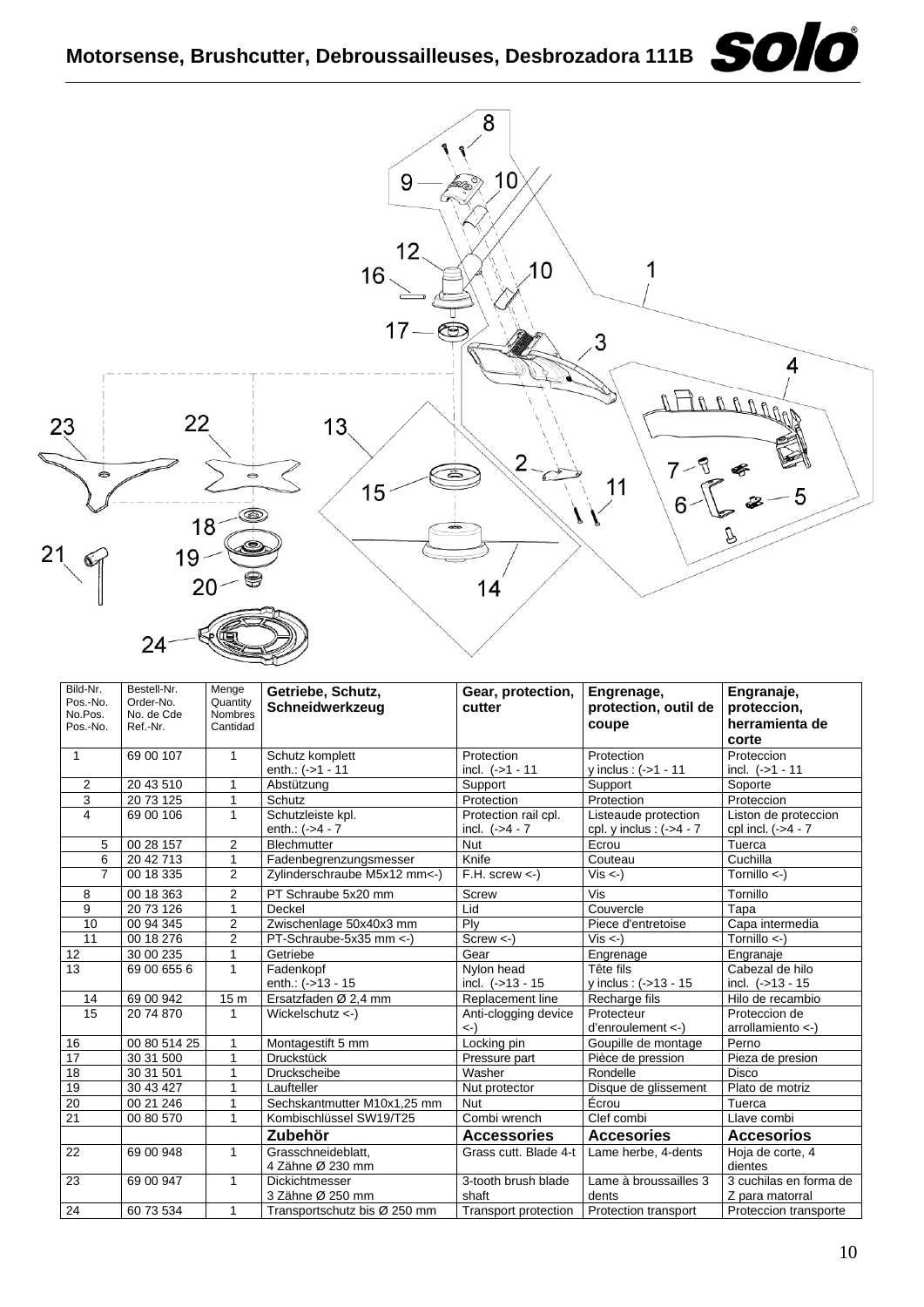| Bestell-Nr.<br>Order-No.<br>No. de Cde | Menge<br>Quantity<br><b>Nombres</b> | Zubehör<br>o. Abb.                             | <b>Accessories</b>                                      | <b>Accesories</b>                           | <b>Accesorios</b>                                                                            |
|----------------------------------------|-------------------------------------|------------------------------------------------|---------------------------------------------------------|---------------------------------------------|----------------------------------------------------------------------------------------------|
| Ref.-Nr.                               | Cantidad                            |                                                |                                                         |                                             |                                                                                              |
| 69 00 160                              | 1                                   | 2 Faden Schneidekopf<br>"Jet-Fit"              | Cutter head "Jet-Fit"                                   | Tête faucheuse "Jet-<br>Fit"                | Cabezal de corte "Jet-Fit"                                                                   |
| 69 00 166                              | 50                                  | Ersatzfaden "Jet-Fit" 2,5<br>x 260 mm          | Replacement line for "Jet-<br>Fit" 2,5 x 260 mm         | Fil de rechange "Jet<br>Fit" 2,5 x 260 mm   | Hilo de recambio "Jet Fit" 2,5 x<br>260 mm                                                   |
| 69 00 175                              | 53 m                                | Ersatzfaden "Jet-Fit"<br>$2.5 \text{ mm}$      | Replacement line for<br>$2.5 \text{ mm}$                | Fil de rechange "Jet<br>Fit" 2.5 mm         | Hilo de recambio "Jet Fit"<br>$2.5 \text{ mm}$                                               |
| 00 83 103                              | 100ml                               | Profi 2T-Motoröl                               | Special 2-stroke oil                                    | Huile spéciale 2 temps                      | Aceite especial para motores de<br>2 tiempos                                                 |
| 00 83 104                              | 11                                  | Profi 2T-Motoröl                               | Special 2-stroke oil                                    | Huile spéciale 2 temps                      | Aceite especial para motores de<br>2 tiempos                                                 |
| 00 83 105                              | 11                                  | Profi 2T-Motoröl in<br>Dosierflasche           | Special 2-stroke oil, bottle<br>with metering indicator | Huile spéciale 2 temps,<br>en flacon gradué | Aceite especial para motores de<br>2 tiempos, en botella plastica con<br>escala dosificadora |
| 27 00 278                              | 1                                   | Kraftstoff Mix-Behälter                        | Mixing can                                              | Jerrycan                                    | Tanque de mezclar                                                                            |
|                                        |                                     |                                                |                                                         |                                             |                                                                                              |
| 00 83 163                              | 300 ml                              | Wartungs-/Pflege-Öl                            | Oil                                                     | Huile                                       | Aceite                                                                                       |
|                                        |                                     |                                                |                                                         |                                             |                                                                                              |
| 00 83 180 25                           | 100 <sub>g</sub>                    | Spezial- Getriebefett                          | Grease                                                  | Graisse                                     | Grasa                                                                                        |
|                                        |                                     |                                                |                                                         |                                             |                                                                                              |
| 99 303 000 +<br>Größe (2[s]-6[xxl])    | 1                                   | Forst- und Landschafts-<br>arbeitsjacke EN 340 | Jacket                                                  | Veste forestiere                            | Chaqueta                                                                                     |
| $9902095 +$<br>Größenindex             | $\mathbf{1}$                        | SOLO Outdoor Bundhose                          | Zip-off trousers                                        | Pantalon de loisir                          | Pantalon                                                                                     |
| 99 020 94 +<br>Größenindex             | $\mathbf{1}$                        | <b>SOLO Outdoor Latzhose</b>                   | Flap trousers                                           | Salopette de loisir                         | Pantalon con peto                                                                            |
| $9930510 +$<br>Größe (36 - 48)         | 1                                   | Leder Forststiefel                             | <b>Boots</b>                                            | <b>Bottes forestieres</b>                   | Zapatos                                                                                      |
| 99 390 1002<br>(Uni-Größe)             | 1                                   | Gesichts /<br>Gehörschutzkombination           | Ear & face protection                                   | Protection ouie et<br>visage                | Proteccion de oido y faz                                                                     |
| 99 390 12 +<br>Größenindex             | 1                                   | Handschuhe SOLO Fit                            | Gloves SOLO Fit                                         | Gants SOLO Fit                              | <b>Guantes SOLO Fit</b>                                                                      |

#### $\mathbf{D}$

**Allgemeine Richtlinien für die Bestellung von Original SOLO Ersatzteilen:** Voraussetzung für eine reibungslose Erledigung sind folgende Angaben:

1. Ersatzteil-Bestellnummer

2. Gewünschte Anzahl

 3. Typenbezeichnung des Geräts Diese Ersatzteilliste ist für die Lieferung und Ausstattung von SOLO Erzeugnissen unverbindlich. Im Interesse der technischen Weiterentwicklung bleiben Konstruktionsänderungen vorbehalten.

#### GB)

#### **General Directions for Ordering Original SOLO Spare Parts:**

For correct and diligent processing of your order, please give the following information:

1. Spare Part number

 2. Quantity 3. Model and serial number

4. Shipping instructions

Delivery is made in accordance with our general sales and delivery conditions. This spare parts list is non-committal for us with regard to delivery and layout of SOLO products. In favour of technical improvements, design modifications are subject to change without notice.

#### $\big($ F $\big)$

**Directives générales pour les commandes de pièces de rechange d'origine SOLO:** Il est indispensable de préciser dans toutes les commandes de pièces: 1. le numéro de référence

de la pièce

2. la quantité

 3. le type de la machine 4. le mode d'expédition Les livraisons sont effectuées dans le cadre de nos conditions

générales de vente. Toutes modifications réservées.

#### Œ

**Directivas Generales de pedido de la firma SOLO:** Por adelantado de un arreglo sin dificultades necesitamos siguientes indicaciónes:

- 1. Número de repuesto
- 2. Numero de cantidad 3. Modelo y número de serial

4. Instrucción de Envió

Esta lista de repuestos no es obligatoria para los envios y/o forma de equipo de los productos SOLO. En el interés del constante desarollo debemos reservarmos el derecho de cambios.